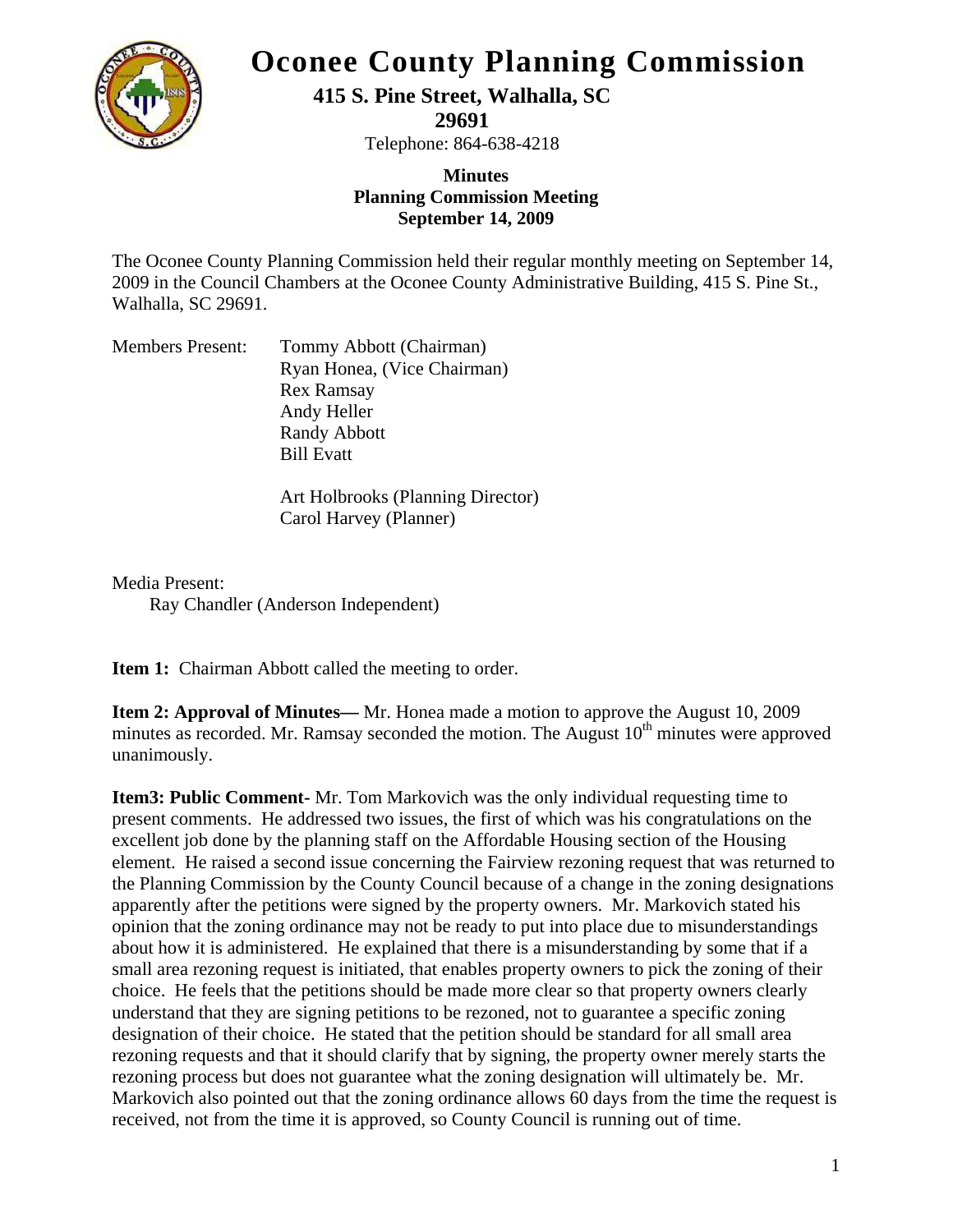**Item 4: Discussion of Comprehensive Plan Update -** Mr. Holbrooks referred Commission members to the packet of information provided to each, that includes the new Affordable Housing section and also includes a draft of the Priority Investment Element, for their review and comments. He informed members that he will be meeting with the School District staff this week to get numbers to include in the Comprehensive Plan update. He suggested that they consider conducting a workshop sometime during the next few weeks to focus on reviewing the future land use map and wrapping up reviews of the Comprehensive Plan update. He intends to complete the Transportation Element within a week or so, which will also be provided as a draft for review by the Commission.

Mr. Ramsay asked if comments on all of the drafts can still be submitted and Mr. Holbrooks affirmed that comments and suggestions are welcomed.

**Item 5: Consideration Rezoning Request for "Fairview Community" (Ordinance 2009-15) -** Mr. Holbrooks informed the Commission that the Fairview rezoning request was referred back to the Commission by the County Council at the September 1st council meeting due to some questions about the timing of a request by Crescent Resources (one of the property owners in the Fairview request) to change the original requested classification of their parcels from Lake Residential to Residential. Mr. Holbrooks said that the County attorney has rendered an opinion on the issue but that opinion has not been released yet. Mr. Holbrooks said that the issue has prompted the Planning staff to consider developing more standardized documentation for future rezoning requests, to clarify the rezoning petition process but that some type of policy should be established to set deadlines for the overall process. Mr. Holbrooks reaffirmed that there can be multiple zoning classifications in a single small area rezoning request but that this Fairview issue relates to the timing of the request to change one of the zoning classifications after the original request was already submitted.

Commission members discussed whether or not the original request met the rezoning requirements and whether or not Crescent Resources had sufficient and equal opportunity to respond. Mr. Gary McMahan, property owner representing the Fairview Rezoning request, confirmed that Crescent was notified in the original mailing he sent in February 2009 by certified mail, return receipt, but they did not respond. He stated that had no adverse effect on the overall request which exceeded the 51% requirement of positive responses. He also confirmed that the property owners had understood that individuals can subsequently request rezonings, therefore had no problem with Crescent requesting a classification other than the Traditional Rural when they did respond.

Mr. Mike Smith, acting attorney for Crescent Resources, explained that Crescent has not formally requested or consented to a rezoning but was simply responding to a suggestion that they select a zoning classification for the parcels, as a part of the rezoning process. He said that Crescent responded as soon as they became aware of the situation but did not know that this was an issue before the County Council.

Mr. Phil Soper, property owner representing a rezoning request for parcels adjacent to the Fairview request, explained that three parcels on the southwest side of the Fairview request did not respond to the Fairview petitions because they were already part of another request area. Since they had already petitioned to be classified as Lake Residential in that other request but were inadvertently included in the Fairview request as "not responding", he wants to confirm that those three parcels retain their requested classification as Lake Residential. Mr. Soper explained that the situation arose simply because there were two rezoning efforts going on at the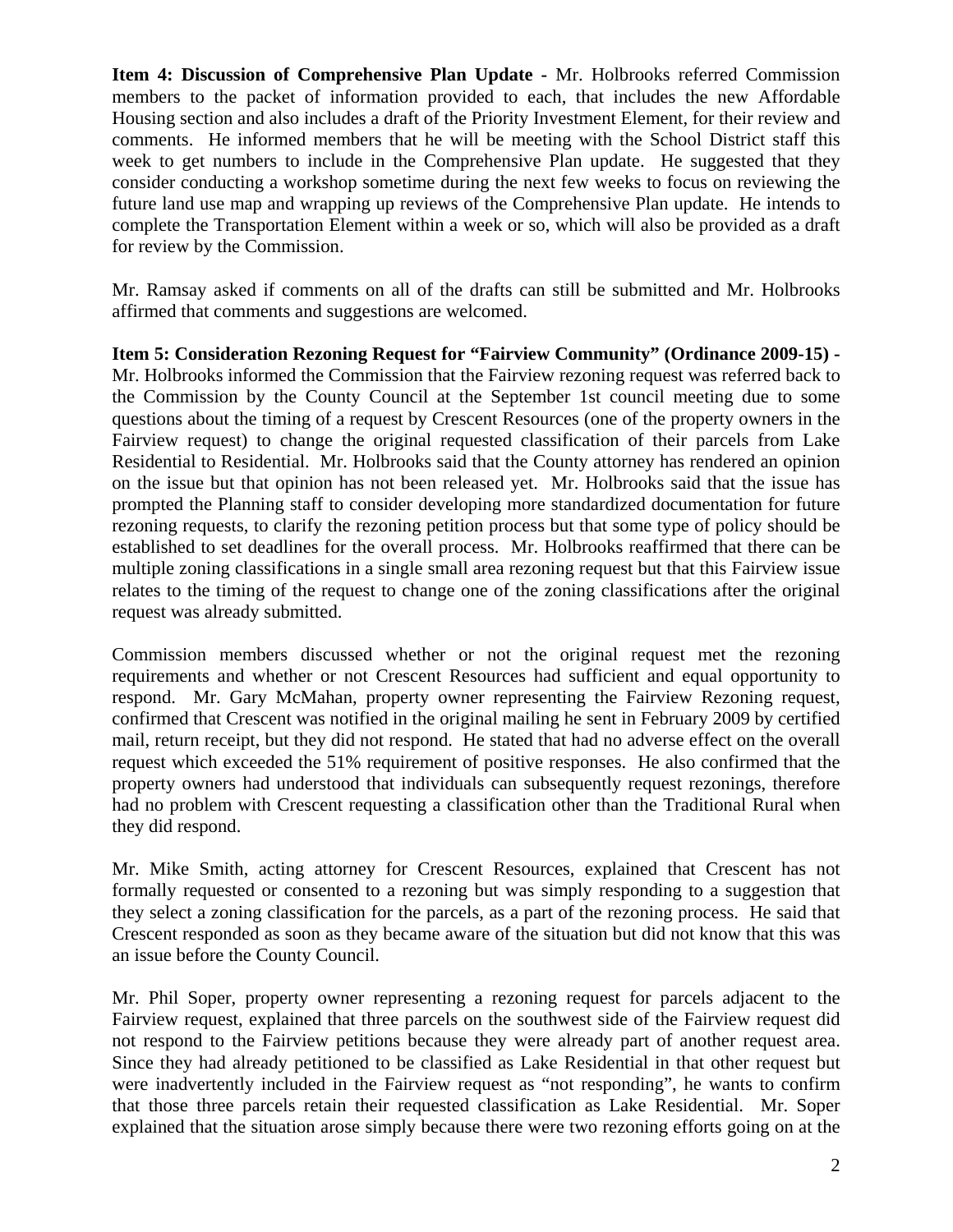same time and that the parties involved in both efforts have agreed on the Lake Residential classification for those three parcels.

Mr. Honea expressed concern that property owners might not understand that there can be multiple zoning classifications in one request but that they may or may not get the zoning that they request, depending on the recommendations of the Commission and the decision of the County Council. Mr. Holbrooks stated that a variety of multiple zoning classifications could be accommodated, as long as they are compatible with the future land use map and that the allowance for multiple classifications permits small pockets of other land uses to be included in the overall zoning process. He further clarified that once the initial rezonings are conducted, subsequent rezonings can be done individually.

Mr. Mike Smith asked if the Crescent parcel could now be withdrawn from the overall request. Mr. Holbrooks said that could pose a problem for them to submit future rezoning requests since the parcel must be contiguous with other parcels to meet the minimum size for a initial rezoning request. He said that withdrawing the two Crescent parcels also changes the Fairview request and he wasn't sure how that would affect the status of the Fairview request.

Mr. Jim Codner, Advocates for Quality Development, suggested that it will be difficult to expect the original petitions for rezoning to come in with everything confirmed since the public hearing is the first time that all the citizens have a chance to voice concerns or support on the rezonings. He agreed with Mr. Markovich that some issues may be confusing but stated that people are being informed that the petitions they are signing are just requests to start the rezoning process.

Mr. John Roach, Director of the Land Investment Division of Crescent, stated an apology from Crescent for the lack of a timely response to the rezoning issue, explaining that the large volume of real estate issues that Crescent deals with can result in delays in responding to those issues. He noted, however, that all legal notices were given due attention.

Ms. Andy Heller made a motion to send the Fairview request back to the County Council as is, for their approval, noting that Crescent has the option to make a future request for rezoning of the two parcels to change them from Lake Residential to Residential if they so choose. Mr. Honea seconded her motion. The Commission discussed the request and stated that they felt residential would be fine, except that they also felt Council should be the ones to change the parcels. Concerns were raised about setting a precedent of changing request after they were already recommended to Council. The motion carried with all in favor.

## **Item 6: Old Business** –

- A. Mr. Holbrooks informed the Commission that the digital FEMA floodmaps are available and official as of September 11, 2009. He said that they will eventually be available online, but until that time, can be viewed or printed in the Planning Office.
- B. Mr. Holbrooks informed the Commission that a developer has requested changes to Olliver Road, which will be processed as a request for variance at the October 12 Planning Commission meeting.

**Item 7: New Business –** No new business.

**Item 8: Adjourn—** Mr. Ryan Honea made a motion to adjourn the meeting and Mr. Tommy Abbott seconded that motion. Chairman Abbott adjourned the meeting.